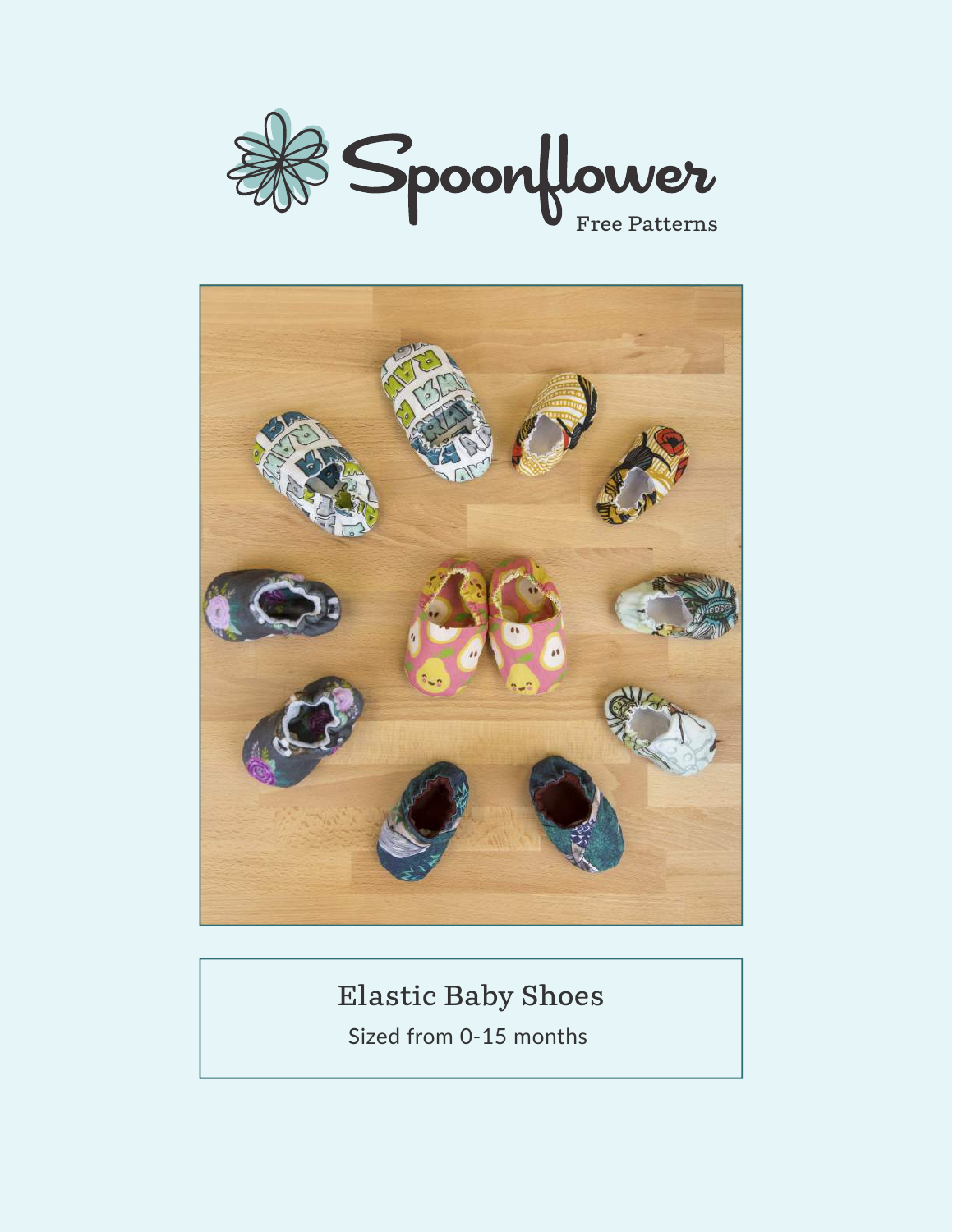# **Elastic Baby Shoes**

*Featured designers on cover: mulberry\_tree, wanart, tiffanyheiger, heatherdutton, nouveau\_bohemian, petfriendly, and littlearrowdesigns*

#### **WHAT YOU NEED**

- Fat Quarter or ¼ yard of main fabric
- Fat Quarter or ¼ yard of lining fabric
- Fat Quarter for sole fabric
	- (Faux Leather will provide a nice grip for a standing or walking babies) It's also possible to use Tulip® Puffy™ Dimensional Fabric Paint to create a fun non-slip sole pattern!
- ¼ yard fusible lightweight interfacing
- ¼ yard fusible batting
- ¼" braided elastic
- Tulip® Puffy™ Dimensional Fabric Paint (optional)
- Thread
- Sharp hand needles
- Pins (applique pins work best for smaller sizes)
- Iron
- Corner pusher (optional)
- 2 safety pins (not required helpful when working with elastic)
- Fabric scissors
- Sewing machine

#### **TO PRINT & ASSEMBLE PATTERN**

- Printer paper
- Paper scissors
- Printer
- Tape

#### RECOMMENDED FABRIC

- Organic Cotton Sateen
- Lightweight Cotton Twill
- Organic Cotton Knit

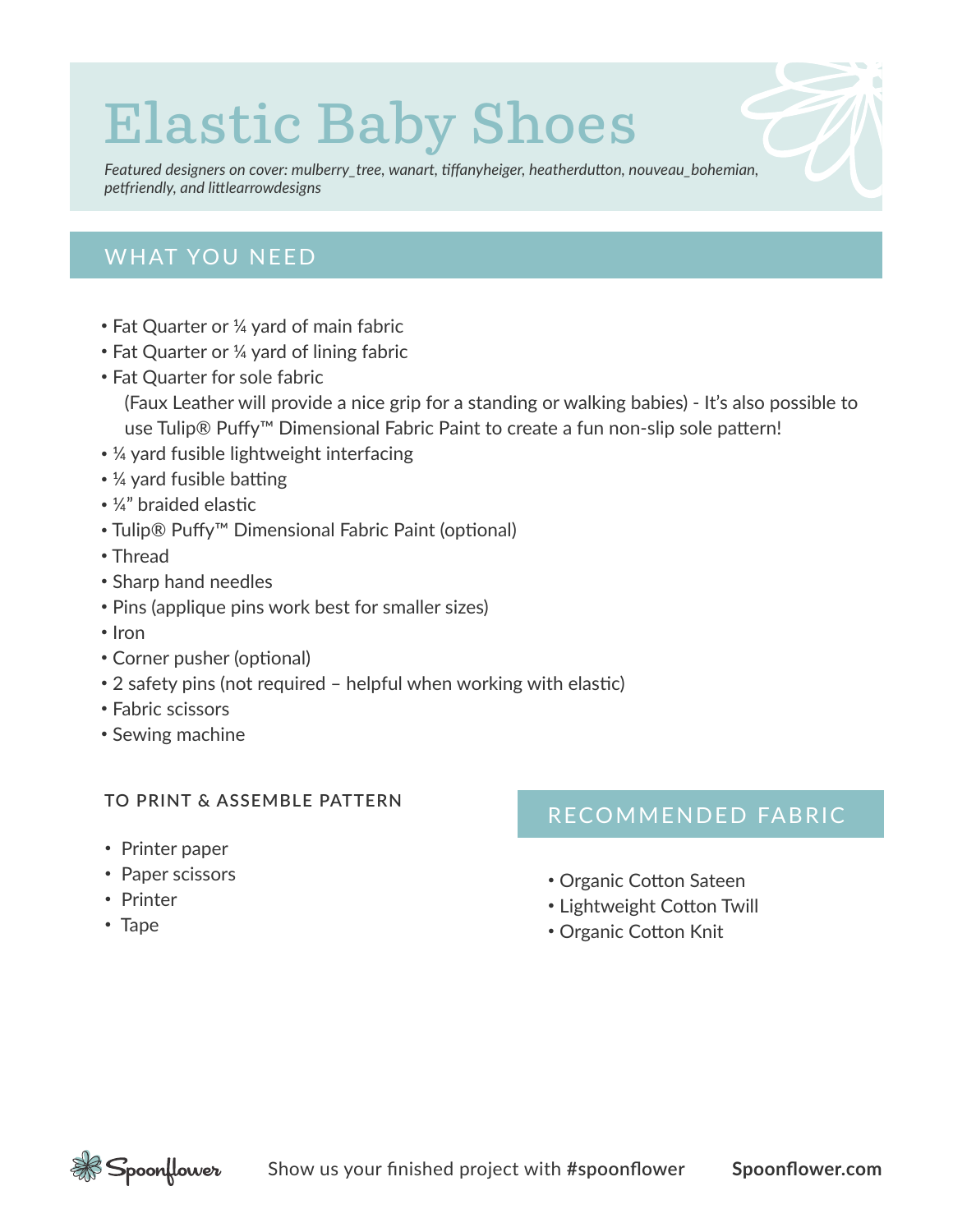# Elastic Baby Shoes - All Sizes

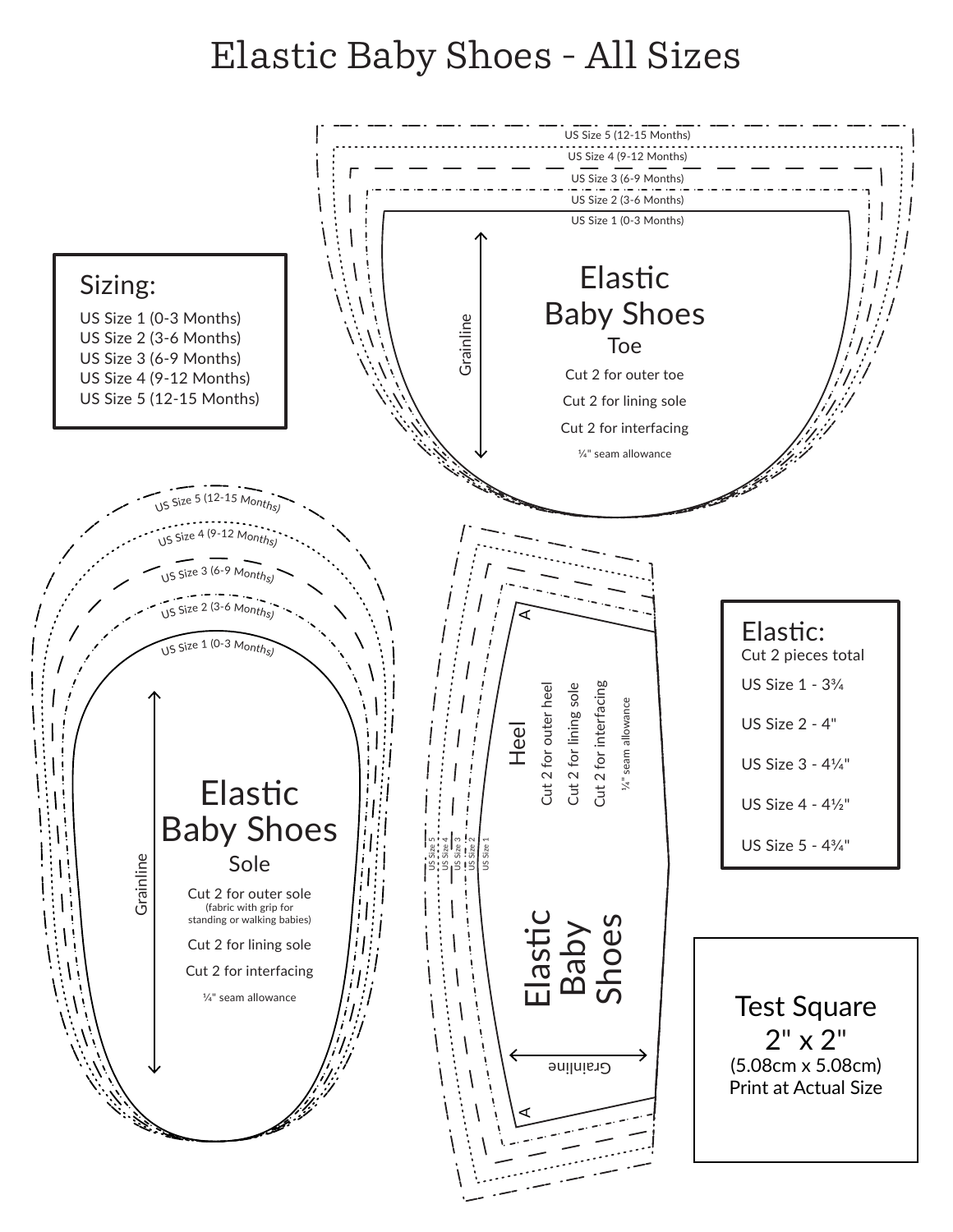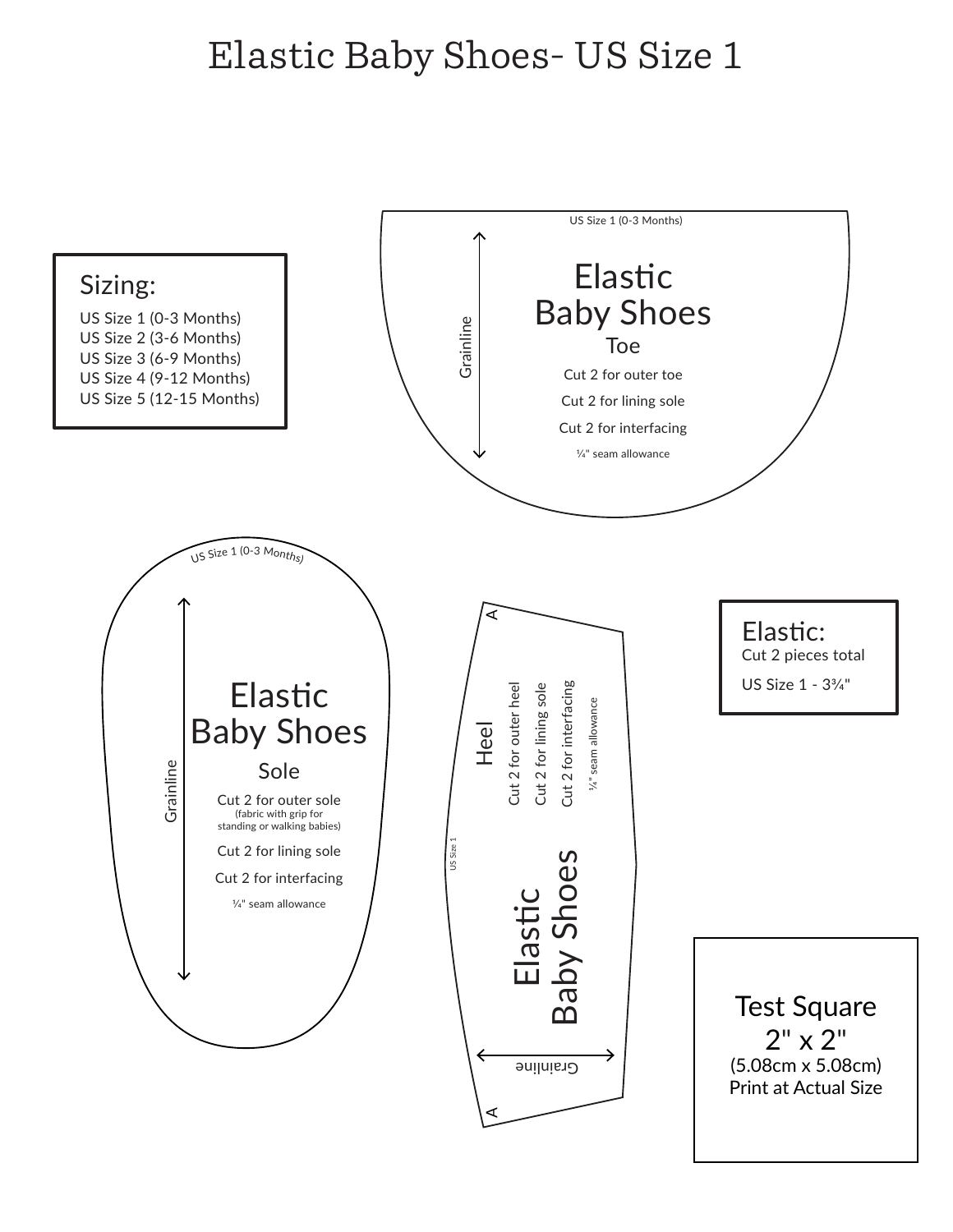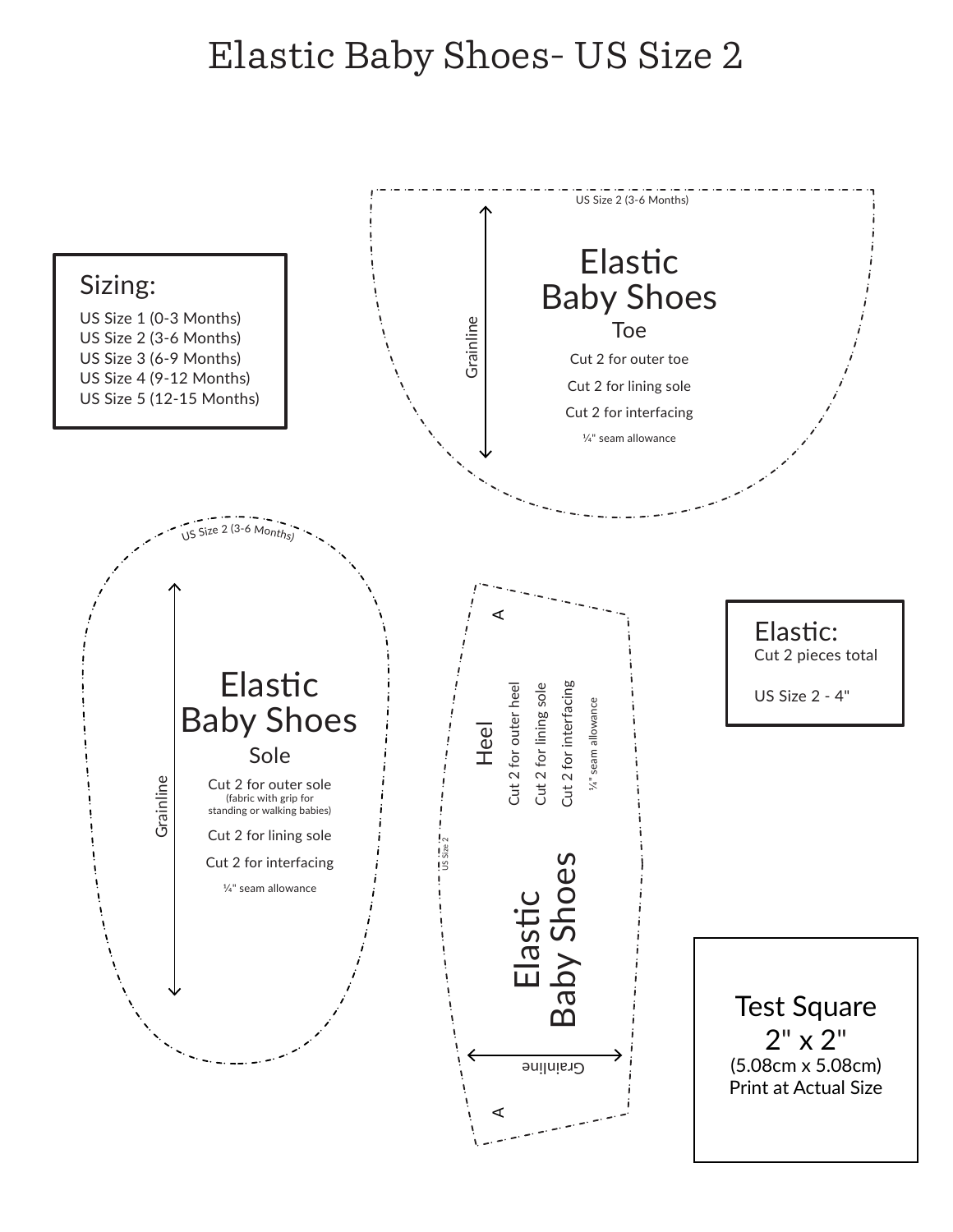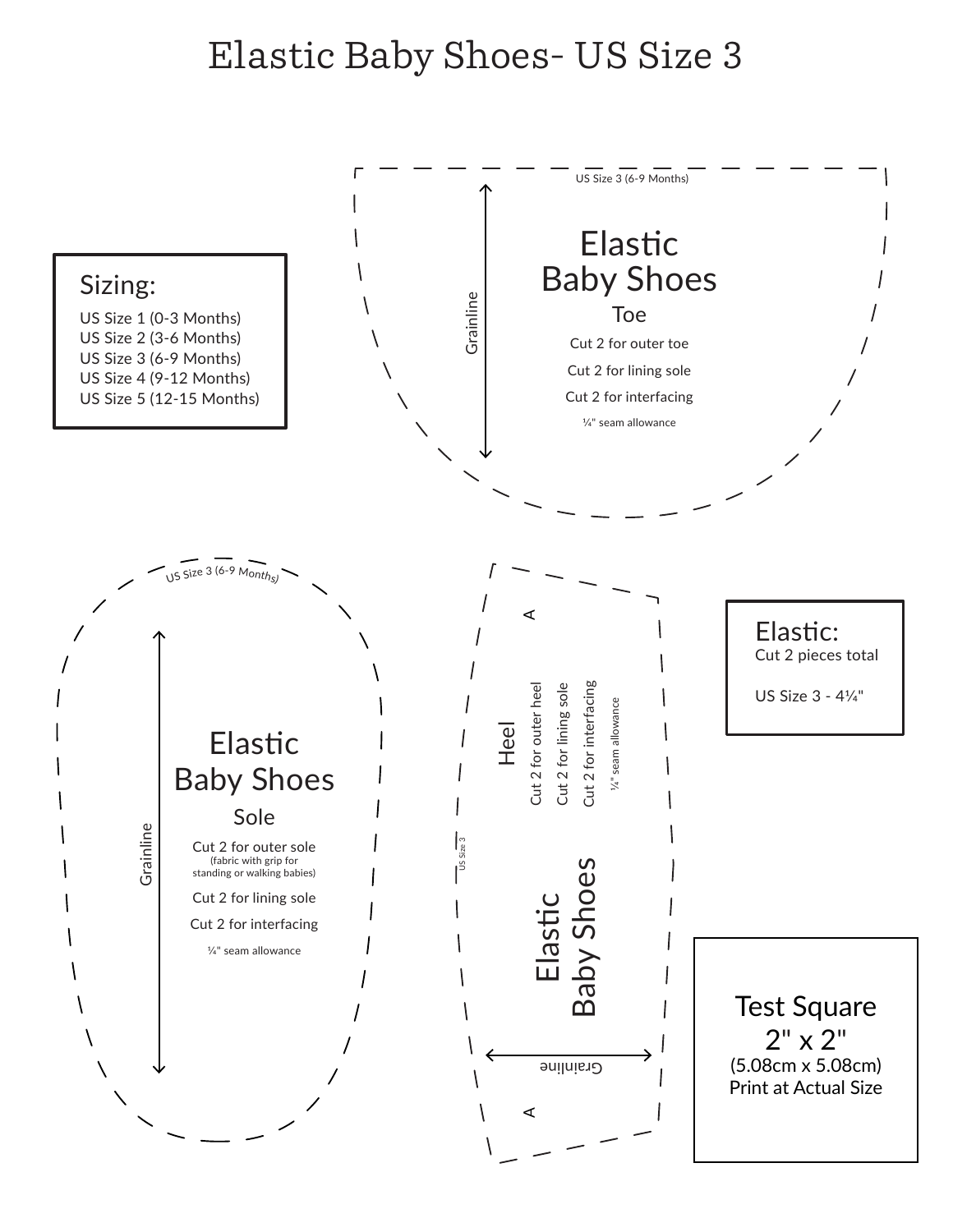